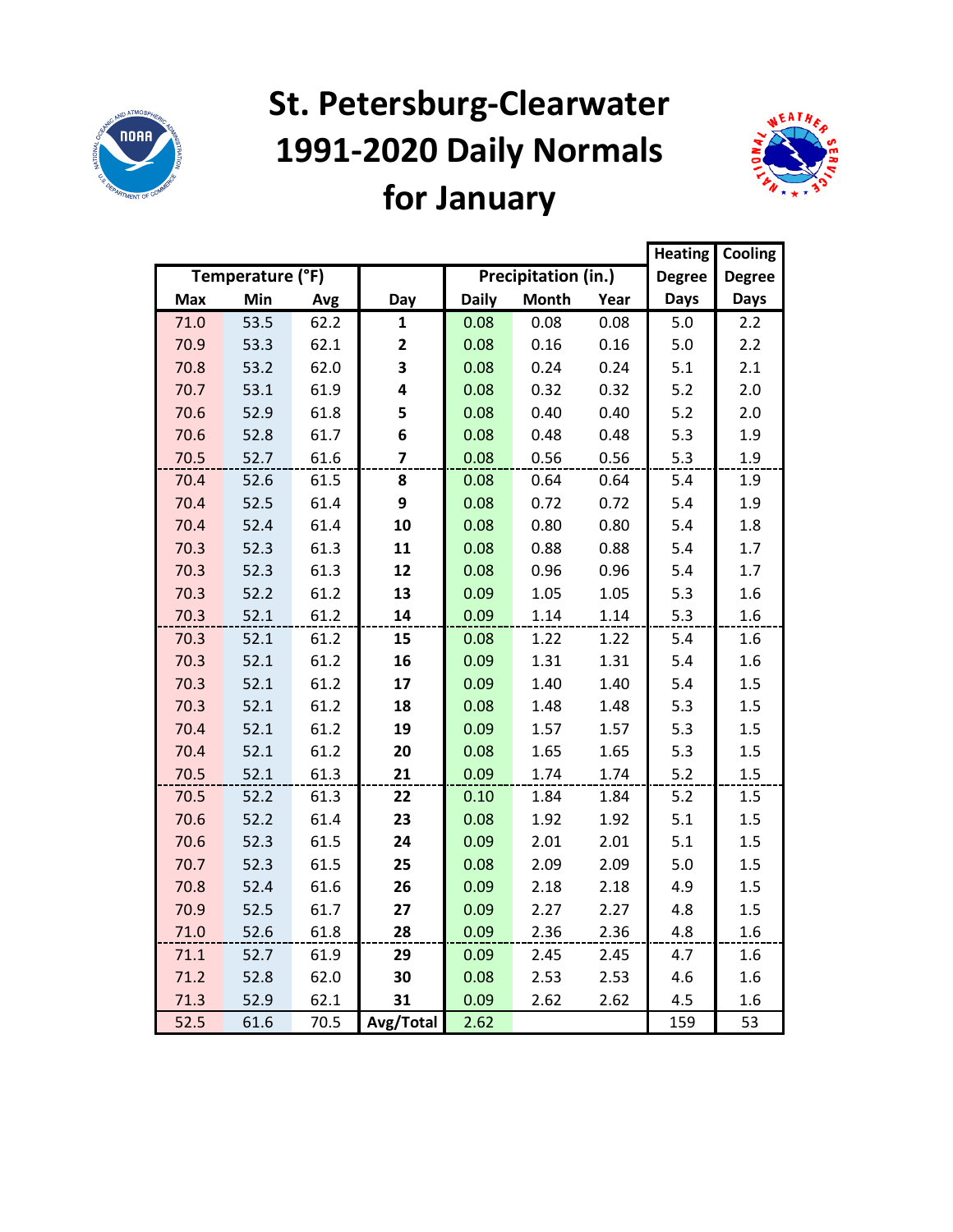

## **St. Petersburg-Clearwater 1991-2020 Daily Normals for February**



|            |                  |      |                         |              |                     |      | <b>Heating</b> | Cooling       |
|------------|------------------|------|-------------------------|--------------|---------------------|------|----------------|---------------|
|            | Temperature (°F) |      |                         |              | Precipitation (in.) |      | <b>Degree</b>  | <b>Degree</b> |
| <b>Max</b> | Min              | Avg  | Day                     | <b>Daily</b> | <b>Month</b>        | Year | <b>Days</b>    | <b>Days</b>   |
| 71.5       | 53.1             | 62.3 | $\mathbf{1}$            | 0.08         | 0.08                | 2.70 | 4.3            | 1.6           |
| 71.6       | 53.2             | 62.4 | $\overline{\mathbf{2}}$ | 0.09         | 0.17                | 2.79 | 4.2            | 1.6           |
| 71.7       | 53.3             | 62.5 | 3                       | 0.08         | 0.25                | 2.87 | 4.2            | 1.7           |
| 71.8       | 53.5             | 62.7 | 4                       | 0.09         | 0.34                | 2.96 | 4.1            | 1.8           |
| 72.0       | 53.6             | 62.8 | 5                       | 0.08         | 0.42                | 3.04 | 4.1            | 1.9           |
| 72.1       | 53.8             | 62.9 | 6                       | 0.08         | 0.50                | 3.12 | 4.0            | 2.0           |
| 72.2       | 53.9             | 63.1 | $\overline{\mathbf{z}}$ | 0.07         | 0.57                | 3.19 | 4.0            | 2.1           |
| 72.4       | 54.1             | 63.2 | 8                       | 0.08         | 0.65                | 3.27 | 3.9            | 2.1           |
| 72.5       | 54.2             | 63.4 | 9                       | 0.07         | 0.72                | 3.34 | 3.8            | 2.2           |
| 72.7       | 54.4             | 63.5 | 10                      | 0.09         | 0.81                | 3.43 | 3.8            | 2.3           |
| 72.8       | 54.6             | 63.7 | 11                      | 0.08         | 0.89                | 3.51 | 3.7            | 2.4           |
| 73.0       | 54.7             | 63.8 | 12                      | 0.08         | 0.97                | 3.59 | 3.6            | 2.5           |
| 73.1       | 54.9             | 64.0 | 13                      | 0.09         | 1.06                | 3.68 | 3.5            | 2.5           |
| 73.2       | 55.0             | 64.1 | 14                      | 0.09         | 1.15                | 3.77 | 3.4            | 2.6           |
| 73.4       | 55.2             | 64.3 | 15                      | 0.09         | 1.24                | 3.86 | 3.3            | 2.6           |
| 73.5       | 55.4             | 64.4 | 16                      | 0.09         | 1.33                | 3.95 | 3.2            | 2.7           |
| 73.7       | 55.5             | 64.6 | 17                      | 0.09         | 1.42                | 4.04 | 3.1            | 2.7           |
| 73.8       | 55.7             | 64.7 | 18                      | 0.09         | 1.51                | 4.13 | 3.0            | 2.8           |
| 73.9       | 55.8             | 64.9 | 19                      | 0.09         | 1.60                | 4.22 | 2.9            | 2.8           |
| 74.1       | 56.0             | 65.0 | 20                      | 0.08         | 1.68                | 4.30 | 2.8            | 2.8           |
| 74.2       | 56.1             | 65.2 | 21                      | 0.09         | 1.77                | 4.39 | 2.7            | 2.9           |
| 74.3       | 56.3             | 65.3 | 22                      | 0.09         | 1.86                | 4.48 | 2.7            | 3.0           |
| 74.5       | 56.4             | 65.4 | 23                      | 0.08         | 1.94                | 4.56 | 2.6            | 3.0           |
| 74.6       | 56.5             | 65.6 | 24                      | 0.09         | 2.03                | 4.65 | 2.5            | 3.1           |
| 74.7       | 56.7             | 65.7 | 25                      | 0.08         | 2.11                | 4.73 | 2.5            | 3.2           |
| 74.9       | 56.8             | 65.8 | 26                      | 0.09         | 2.20                | 4.82 | 2.4            | 3.2           |
| 75.0       | 57.0             | 66.0 | 27                      | 0.09         | 2.29                | 4.91 | 2.3            | 3.3           |
| 75.1       | 57.1             | 66.1 | 28                      | 0.09         | 2.38                | 5.00 | 2.2            | 3.3           |
| 75.2       | 57.1             | 66.2 | 29                      |              |                     |      | 2.2            | 3.4           |
| 55.1       | 64.2             | 73.2 | Avg/Total               | 2.38         |                     |      | 93             | 71            |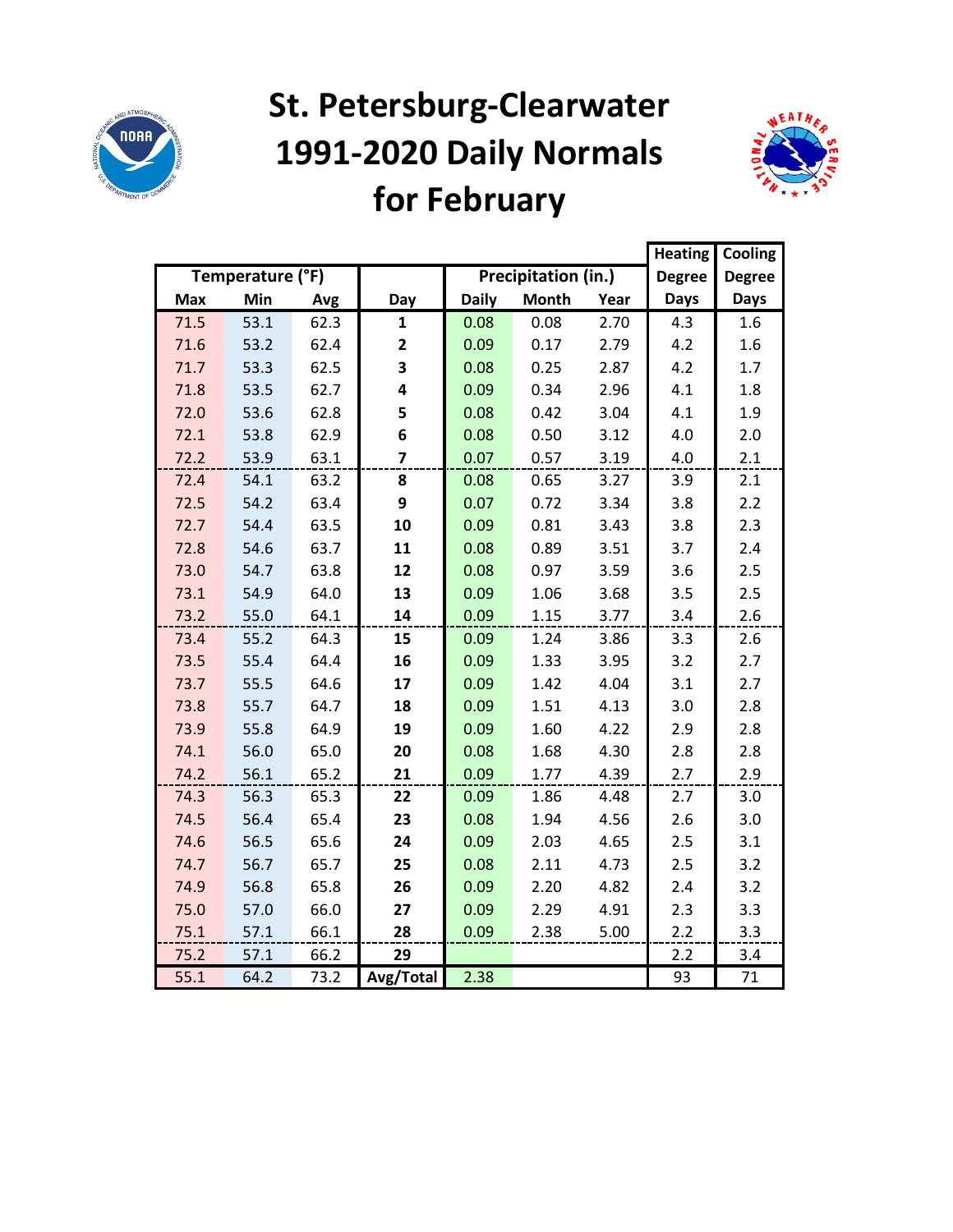

## **St. Petersburg-Clearwater 1991-2020 Daily Normals for March**



|      |                  |      |              |              |                     |      | <b>Heating</b> | Cooling       |
|------|------------------|------|--------------|--------------|---------------------|------|----------------|---------------|
|      | Temperature (°F) |      |              |              | Precipitation (in.) |      | <b>Degree</b>  | <b>Degree</b> |
| Max  | Min              | Avg  | Day          | <b>Daily</b> | <b>Month</b>        | Year | <b>Days</b>    | Days          |
| 75.2 | 57.2             | 66.2 | 1            | 0.07         | 0.07                | 5.07 | 2.2            | 3.4           |
| 75.3 | 57.3             | 66.3 | $\mathbf{2}$ | 0.07         | 0.14                | 5.14 | 2.1            | 3.5           |
| 75.4 | 57.5             | 66.5 | 3            | 0.08         | 0.22                | 5.22 | 2.1            | 3.5           |
| 75.6 | 57.6             | 66.6 | 4            | 0.08         | 0.30                | 5.30 | 2.0            | 3.6           |
| 75.7 | 57.7             | 66.7 | 5            | 0.07         | 0.37                | 5.37 | 2.0            | 3.7           |
| 75.8 | 57.8             | 66.8 | 6            | 0.08         | 0.45                | 5.45 | 1.9            | 3.7           |
| 75.9 | 58.0             | 66.9 | 7            | 0.08         | 0.53                | 5.53 | 1.8            | 3.8           |
| 76.0 | 58.1             | 67.1 | 8            | 0.09         | 0.62                | 5.62 | 1.8            | 3.8           |
| 76.1 | 58.2             | 67.2 | 9            | 0.08         | 0.70                | 5.70 | 1.7            | 3.9           |
| 76.2 | 58.3             | 67.3 | 10           | 0.08         | 0.78                | 5.78 | 1.7            | 4.0           |
| 76.4 | 58.5             | 67.4 | 11           | 0.08         | 0.86                | 5.86 | 1.6            | 4.0           |
| 76.5 | 58.6             | 67.5 | 12           | 0.07         | 0.93                | 5.93 | 1.5            | 4.1           |
| 76.6 | 58.7             | 67.7 | 13           | 0.07         | 1.00                | 6.00 | 1.5            | 4.1           |
| 76.7 | 58.9             | 67.8 | 14           | 0.07         | 1.07                | 6.07 | $1.4\,$        | 4.2           |
| 76.8 | 59.0             | 67.9 | 15           | 0.07         | 1.14                | 6.14 | 1.4            | 4.3           |
| 76.9 | 59.1             | 68.0 | 16           | 0.08         | 1.22                | 6.22 | 1.3            | 4.3           |
| 77.1 | 59.3             | 68.2 | 17           | 0.08         | 1.30                | 6.30 | 1.3            | 4.4           |
| 77.2 | 59.4             | 68.3 | 18           | 0.07         | 1.37                | 6.37 | 1.2            | 4.5           |
| 77.3 | 59.5             | 68.4 | 19           | 0.08         | 1.45                | 6.45 | 1.2            | 4.6           |
| 77.4 | 59.7             | 68.6 | 20           | 0.08         | 1.53                | 6.53 | 1.2            | 4.7           |
| 77.6 | 59.8             | 68.7 | 21           | 0.07         | 1.60                | 6.60 | 1.1            | 4.8           |
| 77.7 | 60.0             | 68.8 | 22           | 0.08         | 1.68                | 6.68 | 1.1            | 4.9           |
| 77.8 | 60.1             | 69.0 | 23           | 0.08         | 1.76                | 6.76 | 1.0            | 5.0           |
| 78.0 | 60.3             | 69.1 | 24           | 0.09         | 1.85                | 6.85 | 0.9            | 5.0           |
| 78.1 | 60.4             | 69.3 | 25           | 0.08         | 1.93                | 6.93 | 0.9            | 5.1           |
| 78.2 | 60.6             | 69.4 | 26           | 0.08         | 2.01                | 7.01 | 0.8            | $5.2$         |
| 78.4 | 60.8             | 69.6 | 27           | 0.08         | 2.09                | 7.09 | 0.8            | 5.3           |
| 78.5 | 60.9             | 69.7 | 28           | 0.09         | 2.18                | 7.18 | 0.7            | 5.4           |
| 78.7 | 61.1             | 69.9 | 29           | 0.08         | 2.26                | 7.26 | 0.7            | 5.5           |
| 78.8 | 61.3             | 70.1 | 30           | 0.09         | 2.35                | 7.35 | 0.6            | 5.7           |
| 79.0 | 61.4             | 70.2 | 31           | 0.08         | 2.43                | 7.43 | 0.6            | 5.8           |
| 59.2 | 68.1             | 76.5 | Avg/Total    | 2.43         |                     |      | 42             | 138           |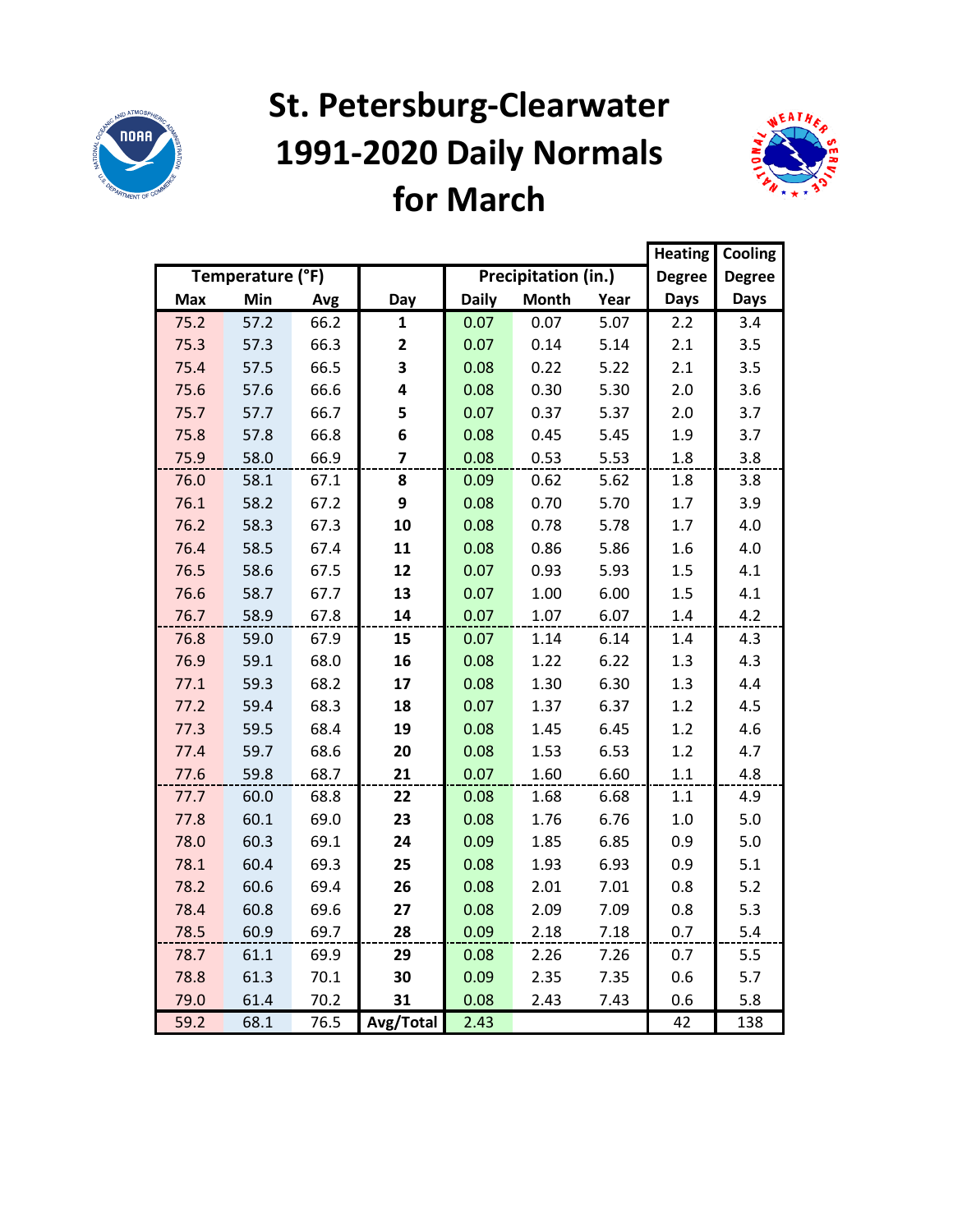

## **St. Petersburg-Clearwater 1991-2020 Daily Normals for April**



|            |                  |      |                |              |                     |       | <b>Heating</b> | Cooling       |
|------------|------------------|------|----------------|--------------|---------------------|-------|----------------|---------------|
|            | Temperature (°F) |      |                |              | Precipitation (in.) |       | <b>Degree</b>  | <b>Degree</b> |
| <b>Max</b> | Min              | Avg  | Day            | <b>Daily</b> | <b>Month</b>        | Year  | <b>Days</b>    | <b>Days</b>   |
| 79.2       | 61.6             | 70.4 | $\mathbf{1}$   | 0.09         | 0.09                | 7.52  | 0.6            | 5.9           |
| 79.3       | 61.8             | 70.5 | 2              | 0.08         | 0.17                | 7.60  | 0.5            | 6.1           |
| 79.5       | 61.9             | 70.7 | 3              | 0.09         | 0.26                | 7.69  | 0.5            | 6.2           |
| 79.7       | 62.1             | 70.9 | 4              | 0.09         | 0.35                | 7.78  | 0.4            | 6.3           |
| 79.8       | 62.3             | 71.1 | 5              | 0.08         | 0.43                | 7.86  | 0.4            | 6.5           |
| 80.0       | 62.5             | 71.2 | 6              | 0.09         | 0.52                | 7.95  | 0.4            | 6.6           |
| 80.2       | 62.7             | 71.4 | $\overline{7}$ | 0.08         | 0.60                | 8.03  | 0.3            | 6.8           |
| 80.4       | 62.8             | 71.6 | 8              | 0.09         | 0.69                | 8.12  | 0.3            | 6.9           |
| 80.5       | 63.0             | 71.8 | 9              | 0.08         | 0.77                | 8.20  | 0.3            | 7.1           |
| 80.7       | 63.2             | 72.0 | 10             | 0.09         | 0.86                | 8.29  | 0.3            | 7.2           |
| 80.9       | 63.4             | 72.2 | 11             | 0.10         | 0.96                | 8.39  | 0.3            | 7.4           |
| 81.1       | 63.6             | 72.3 | 12             | 0.09         | 1.05                | 8.48  | 0.3            | 7.6           |
| 81.3       | 63.8             | 72.5 | 13             | 0.08         | 1.13                | 8.56  | 0.3            | 7.8           |
| 81.5       | 63.9             | 72.7 | 14             | 0.09         | 1.22                | 8.65  | 0.2            | 8.0           |
| 81.7       | 64.1             | 72.9 | 15             | 0.08         | 1.30                | 8.73  | 0.2            | 8.1           |
| 81.9       | 64.3             | 73.1 | 16             | 0.08         | 1.38                | 8.81  | 0.2            | 8.3           |
| 82.1       | 64.5             | 73.3 | 17             | 0.08         | 1.46                | 8.89  | 0.2            | 8.4           |
| 82.3       | 64.7             | 73.5 | 18             | 0.09         | 1.55                | 8.98  | 0.1            | 8.6           |
| 82.4       | 64.8             | 73.6 | 19             | 0.09         | 1.64                | 9.07  | 0.1            | 8.8           |
| 82.6       | 65.0             | 73.8 | 20             | 0.09         | 1.73                | 9.16  | 0.1            | 8.9           |
| 82.8       | 65.2             | 74.0 | 21             | 0.09         | 1.82                | 9.25  | 0.1            | 9.1           |
| 83.0       | 65.4             | 74.2 | 22             | 0.09         | 1.91                | 9.34  | 0.1            | 9.3           |
| 83.2       | 65.6             | 74.4 | 23             | 0.08         | 1.99                | 9.42  | 0.1            | 9.5           |
| 83.4       | 65.7             | 74.6 | 24             | 0.09         | 2.08                | 9.51  | 0.1            | 9.6           |
| 83.6       | 65.9             | 74.8 | 25             | 0.08         | 2.16                | 9.59  | 0.1            | 9.8           |
| 83.8       | 66.1             | 74.9 | 26             | 0.09         | 2.25                | 9.68  | 0.1            | 10.0          |
| 84.0       | 66.3             | 75.1 | 27             | 0.08         | 2.33                | 9.76  | 0.0            | 10.2          |
| 84.2       | 66.4             | 75.3 | 28             | 0.08         | 2.41                | 9.84  | 0.0            | 10.4          |
| 84.4       | 66.6             | 75.5 | 29             | 0.08         | 2.49                | 9.92  | 0.0            | 10.5          |
| 84.6       | 66.8             | 75.7 | 30             | 0.08         | 2.57                | 10.00 | 0.0            | 10.7          |
| 64.2       | 73.0             | 81.5 | Avg/Total      | 2.57         |                     |       | 7              | 247           |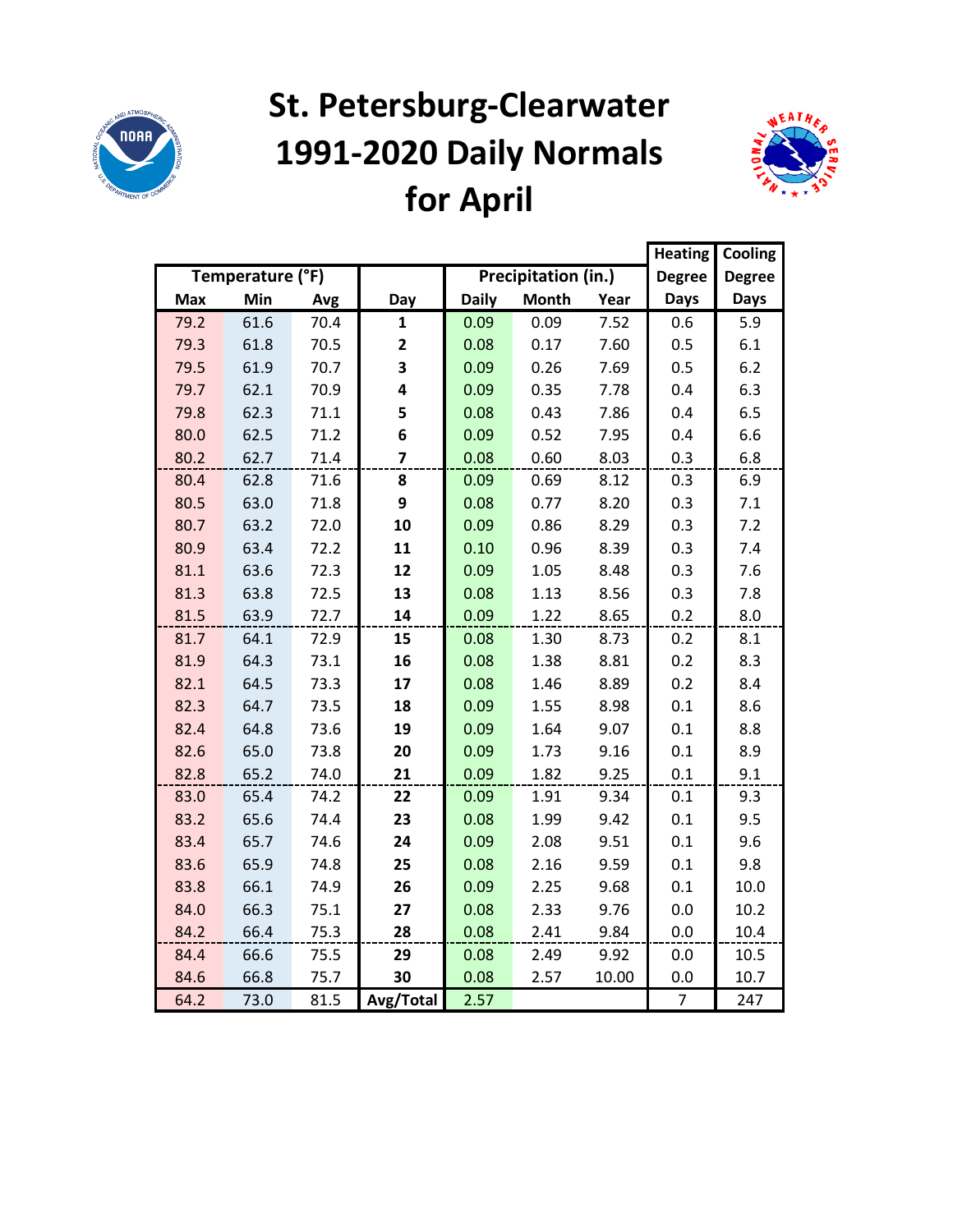

## **St. Petersburg-Clearwater 1991-2020 Daily Normals for May**



|            |                  |      |              |              |                     |       | <b>Heating</b> | Cooling       |
|------------|------------------|------|--------------|--------------|---------------------|-------|----------------|---------------|
|            | Temperature (°F) |      |              |              | Precipitation (in.) |       | <b>Degree</b>  | <b>Degree</b> |
| <b>Max</b> | Min              | Avg  | Day          | <b>Daily</b> | <b>Month</b>        | Year  | <b>Days</b>    | <b>Days</b>   |
| 84.7       | 67.0             | 75.9 | 1            | 0.06         | 0.06                | 10.06 | 0.0            | 10.9          |
| 84.9       | 67.2             | 76.0 | $\mathbf{2}$ | 0.06         | 0.12                | 10.12 | 0.0            | 11.1          |
| 85.1       | 67.3             | 76.2 | 3            | 0.06         | 0.18                | 10.18 | 0.0            | 11.3          |
| 85.3       | 67.5             | 76.4 | 4            | 0.07         | 0.25                | 10.25 | 0.0            | 11.4          |
| 85.5       | 67.7             | 76.6 | 5            | 0.06         | 0.31                | 10.31 | 0.0            | 11.6          |
| 85.6       | 67.9             | 76.8 | 6            | 0.08         | 0.39                | 10.39 | 0.0            | 11.8          |
| 85.8       | 68.1             | 76.9 | 7            | 0.07         | 0.46                | 10.46 | 0.0            | 12.0          |
| 86.0       | 68.3             | 77.1 | 8            | 0.08         | 0.54                | 10.54 | 0.0            | 12.1          |
| 86.2       | 68.4             | 77.3 | 9            | 0.08         | 0.62                | 10.62 | 0.0            | 12.3          |
| 86.3       | 68.6             | 77.5 | 10           | 0.07         | 0.69                | 10.69 | 0.0            | 12.5          |
| 86.5       | 68.8             | 77.7 | 11           | 0.06         | 0.75                | 10.75 | 0.0            | 12.7          |
| 86.6       | 69.0             | 77.8 | 12           | 0.07         | 0.82                | 10.82 | 0.0            | 12.8          |
| 86.8       | 69.2             | 78.0 | 13           | 0.07         | 0.89                | 10.89 | 0.0            | 13.0          |
| 87.0       | 69.4             | 78.2 | 14           | 0.08         | 0.97                | 10.97 | 0.0            | 13.2          |
| 87.1       | 69.6             | 78.3 | 15           | 0.06         | 1.03                | 11.03 | 0.0            | 13.3          |
| 87.2       | 69.8             | 78.5 | 16           | 0.07         | 1.10                | 11.10 | 0.0            | 13.5          |
| 87.4       | 70.0             | 78.7 | 17           | 0.07         | 1.17                | 11.17 | 0.0            | 13.7          |
| 87.5       | 70.2             | 78.8 | 18           | 0.08         | 1.25                | 11.25 | 0.0            | 13.8          |
| 87.7       | 70.4             | 79.0 | 19           | 0.08         | 1.33                | 11.33 | 0.0            | 14.0          |
| 87.8       | 70.6             | 79.2 | 20           | 0.08         | 1.41                | 11.41 | 0.0            | 14.2          |
| 87.9       | 70.8             | 79.3 | 21           | 0.09         | 1.50                | 11.50 | 0.0            | 14.3          |
| 88.0       | 71.0             | 79.5 | 22           | 0.09         | 1.59                | 11.59 | 0.0            | 14.5          |
| 88.2       | 71.2             | 79.7 | 23           | 0.11         | 1.70                | 11.70 | 0.0            | 14.6          |
| 88.3       | 71.3             | 79.8 | 24           | 0.11         | 1.81                | 11.81 | 0.0            | 14.8          |
| 88.4       | 71.5             | 80.0 | 25           | 0.12         | 1.93                | 11.93 | 0.0            | 15.0          |
| 88.5       | 71.7             | 80.1 | 26           | 0.12         | 2.05                | 12.05 | 0.0            | 15.1          |
| 88.6       | 71.9             | 80.2 | 27           | 0.13         | 2.18                | 12.18 | 0.0            | 15.2          |
| 88.7       | 72.1             | 80.4 | 28           | 0.13         | 2.31                | 12.31 | 0.0            | 15.4          |
| 88.8       | 72.3             | 80.5 | 29           | 0.14         | 2.45                | 12.45 | 0.0            | 15.5          |
| 88.8       | 72.5             | 80.7 | 30           | 0.14         | 2.59                | 12.59 | 0.0            | 15.7          |
| 88.9       | 72.7             | 80.8 | 31           | 0.14         | 2.73                | 12.73 | 0.0            | 15.8          |
| 69.8       | 78.4             | 86.2 | Avg/Total    | 2.73         |                     |       | ☆              | 417           |

 $\hat{x}$  = Greater than zero, but less than 1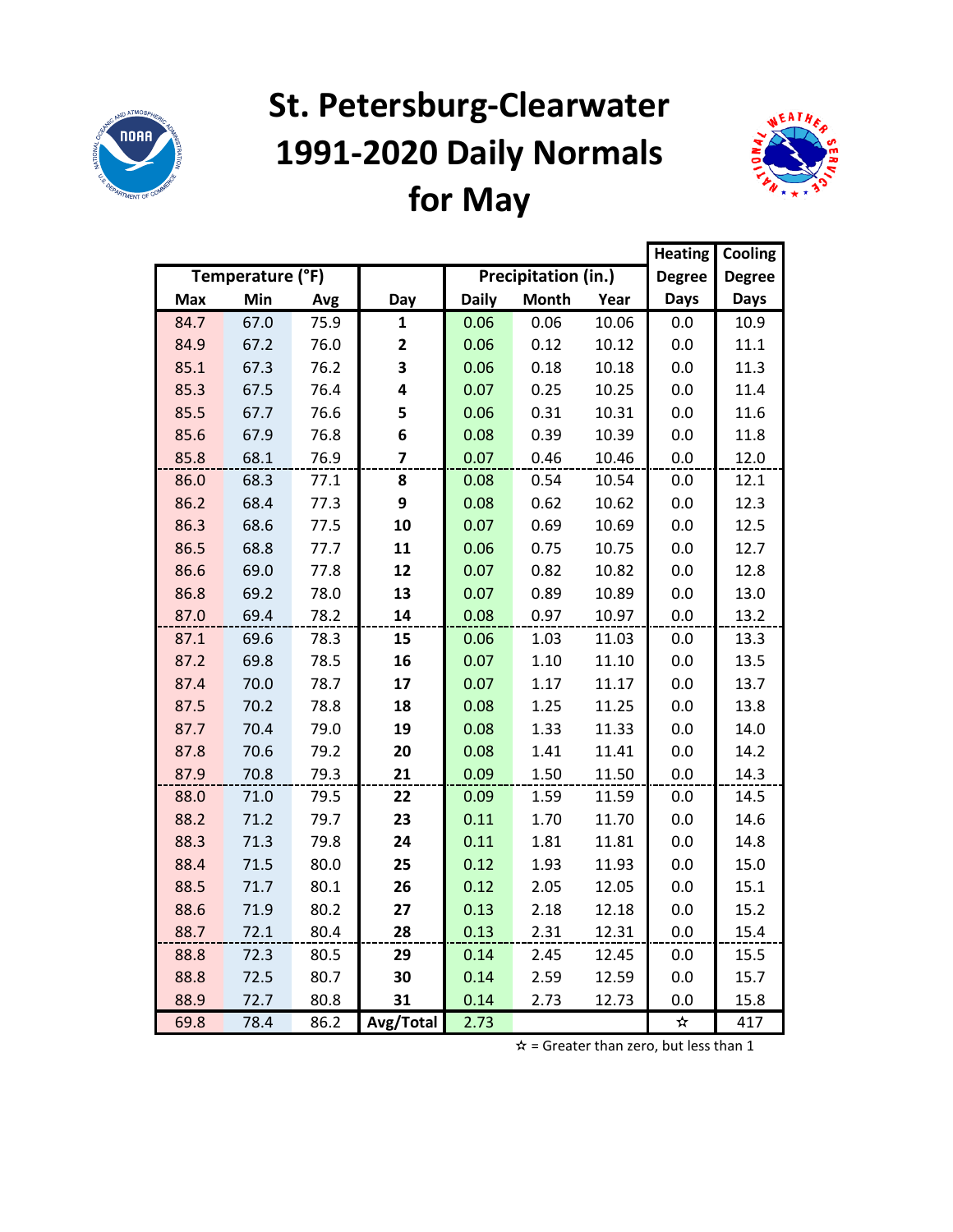

## **St. Petersburg-Clearwater 1991-2020 Daily Normals for June**



|            |                  |      |                |              |                     |       | <b>Heating</b> | Cooling       |
|------------|------------------|------|----------------|--------------|---------------------|-------|----------------|---------------|
|            | Temperature (°F) |      |                |              | Precipitation (in.) |       | <b>Degree</b>  | <b>Degree</b> |
| <b>Max</b> | Min              | Avg  | Day            | <b>Daily</b> | <b>Month</b>        | Year  | <b>Days</b>    | <b>Days</b>   |
| 89.0       | 72.8             | 80.9 | $\mathbf{1}$   | 0.22         | 0.22                | 12.95 | 0.0            | 15.9          |
| 89.1       | 73.0             | 81.0 | 2              | 0.22         | 0.44                | 13.17 | 0.0            | 16.0          |
| 89.1       | 73.2             | 81.2 | 3              | 0.21         | 0.65                | 13.38 | 0.0            | 16.2          |
| 89.2       | 73.3             | 81.3 | 4              | 0.23         | 0.88                | 13.61 | 0.0            | 16.3          |
| 89.3       | 73.5             | 81.4 | 5              | 0.23         | 1.11                | 13.84 | 0.0            | 16.4          |
| 89.3       | 73.6             | 81.5 | 6              | 0.23         | 1.34                | 14.07 | 0.0            | 16.5          |
| 89.4       | 73.8             | 81.6 | $\overline{7}$ | 0.23         | 1.57                | 14.30 | 0.0            | 16.6          |
| 89.4       | 73.9             | 81.7 | 8              | 0.24         | 1.81                | 14.54 | 0.0            | 16.7          |
| 89.5       | 74.1             | 81.8 | 9              | 0.24         | 2.05                | 14.78 | 0.0            | 16.8          |
| 89.5       | 74.2             | 81.9 | 10             | 0.28         | 2.33                | 15.06 | 0.0            | 16.9          |
| 89.6       | 74.3             | 81.9 | 11             | 0.29         | 2.62                | 15.35 | 0.0            | 16.9          |
| 89.6       | 74.4             | 82.0 | 12             | 0.30         | 2.92                | 15.65 | 0.0            | 17.0          |
| 89.6       | 74.6             | 82.1 | 13             | 0.31         | 3.23                | 15.96 | 0.0            | 17.1          |
| 89.6       | 74.7             | 82.2 | 14             | 0.33         | 3.56                | 16.29 | 0.0            | 17.2          |
| 89.7       | 74.8             | 82.2 | 15             | 0.33         | 3.89                | 16.62 | 0.0            | 17.2          |
| 89.7       | 74.9             | 82.3 | 16             | 0.32         | 4.21                | 16.94 | 0.0            | 17.3          |
| 89.7       | 75.0             | 82.3 | 17             | 0.33         | 4.54                | 17.27 | 0.0            | 17.3          |
| 89.7       | 75.0             | 82.4 | 18             | 0.34         | 4.88                | 17.61 | 0.0            | 17.4          |
| 89.8       | 75.1             | 82.4 | 19             | 0.34         | 5.22                | 17.95 | 0.0            | 17.4          |
| 89.8       | 75.2             | 82.5 | 20             | 0.34         | 5.56                | 18.29 | 0.0            | 17.5          |
| 89.8       | 75.2             | 82.5 | 21             | 0.32         | 5.88                | 18.61 | 0.0            | 17.5          |
| 89.8       | 75.3             | 82.6 | 22             | 0.33         | 6.21                | 18.94 | 0.0            | 17.6          |
| 89.8       | 75.4             | 82.6 | 23             | 0.33         | 6.54                | 19.27 | 0.0            | 17.6          |
| 89.8       | 75.4             | 82.6 | 24             | 0.33         | 6.87                | 19.60 | 0.0            | 17.6          |
| 89.8       | 75.5             | 82.6 | 25             | 0.32         | 7.19                | 19.92 | 0.0            | 17.6          |
| 89.8       | 75.5             | 82.7 | 26             | 0.34         | 7.53                | 20.26 | 0.0            | 17.7          |
| 89.9       | 75.5             | 82.7 | 27             | 0.33         | 7.86                | 20.59 | 0.0            | 17.7          |
| 89.9       | 75.6             | 82.7 | 28             | 0.33         | 8.19                | 20.92 | 0.0            | 17.7          |
| 89.9       | 75.6             | 82.7 | 29             | 0.34         | 8.53                | 21.26 | 0.0            | 17.7          |
| 89.9       | 75.6             | 82.8 | 30             | 0.33         | 8.86                | 21.59 | 0.0            | 17.8          |
| 74.6       | 82.1             | 90.0 | Avg/Total      | 8.86         |                     |       | $\pmb{0}$      | 513           |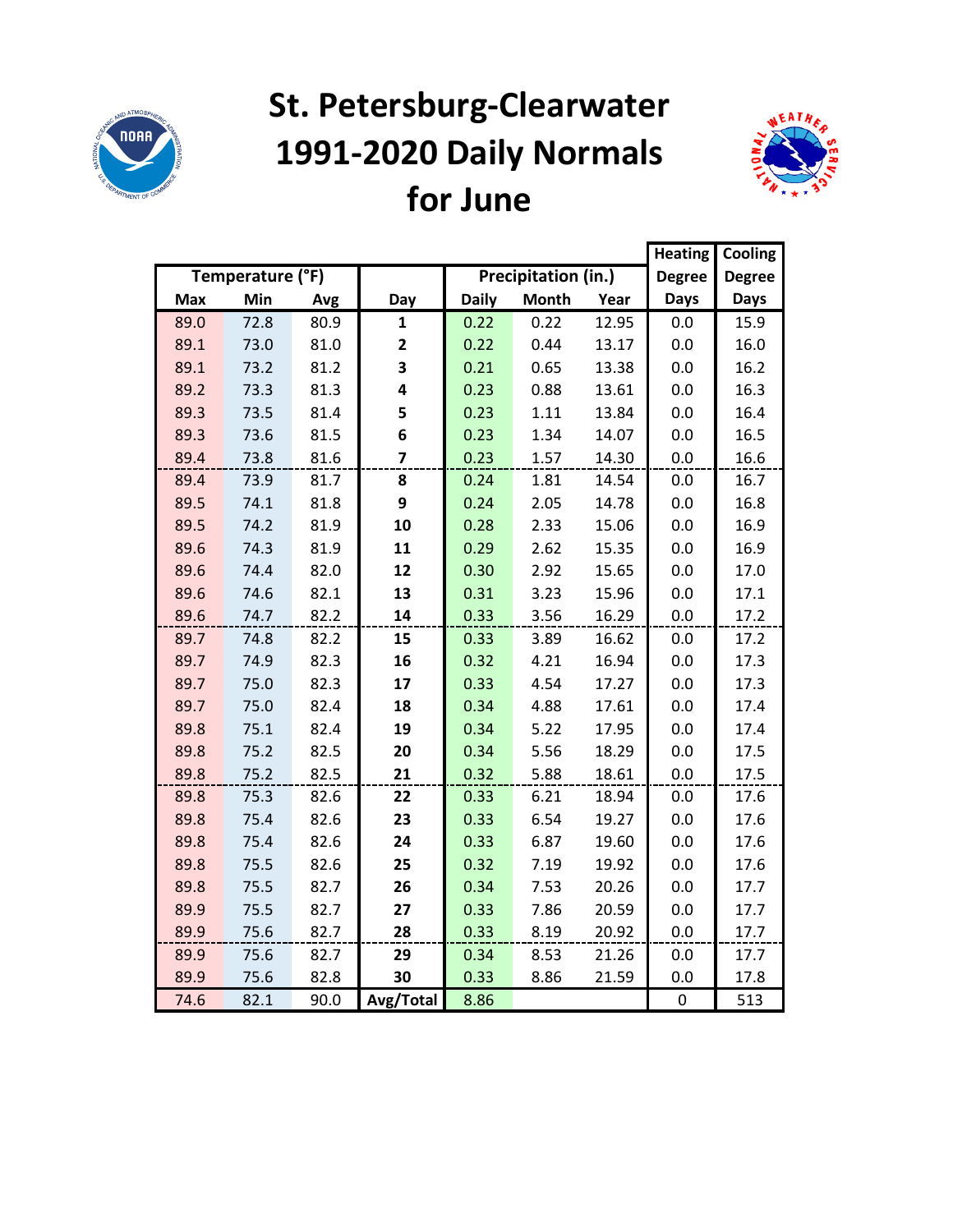

## **St. Petersburg-Clearwater 1991-2020 Daily Normals for July**



|            |                  |      |              |              |                     |       | <b>Heating</b> | Cooling       |
|------------|------------------|------|--------------|--------------|---------------------|-------|----------------|---------------|
|            | Temperature (°F) |      |              |              | Precipitation (in.) |       | <b>Degree</b>  | <b>Degree</b> |
| <b>Max</b> | Min              | Avg  | Day          | <b>Daily</b> | <b>Month</b>        | Year  | <b>Days</b>    | <b>Days</b>   |
| 89.9       | 75.6             | 82.8 | 1            | 0.31         | 0.31                | 21.90 | 0.0            | 17.8          |
| 89.9       | 75.7             | 82.8 | $\mathbf{2}$ | 0.31         | 0.62                | 22.21 | 0.0            | 17.8          |
| 89.9       | 75.7             | 82.8 | 3            | 0.31         | 0.93                | 22.52 | 0.0            | 17.8          |
| 90.0       | 75.7             | 82.8 | 4            | 0.32         | 1.25                | 22.84 | 0.0            | 17.8          |
| 90.0       | 75.7             | 82.9 | 5            | 0.33         | 1.58                | 23.17 | 0.0            | 17.9          |
| 90.0       | 75.7             | 82.9 | 6            | 0.32         | 1.90                | 23.49 | 0.0            | 17.9          |
| 90.0       | 75.8             | 82.9 | 7            | 0.33         | 2.23                | 23.82 | 0.0            | 17.9          |
| 90.1       | 75.8             | 82.9 | 8            | 0.33         | 2.56                | 24.15 | 0.0            | 17.9          |
| 90.1       | 75.8             | 82.9 | 9            | 0.31         | 2.87                | 24.46 | 0.0            | 17.9          |
| 90.1       | 75.8             | 82.9 | 10           | 0.32         | 3.19                | 24.78 | 0.0            | 17.9          |
| 90.1       | 75.8             | 83.0 | 11           | 0.31         | 3.50                | 25.09 | 0.0            | 18.0          |
| 90.2       | 75.8             | 83.0 | 12           | 0.32         | 3.82                | 25.41 | 0.0            | 18.0          |
| 90.2       | 75.8             | 83.0 | 13           | 0.30         | 4.12                | 25.71 | 0.0            | 18.0          |
| 90.2       | 75.8             | 83.0 | 14           | 0.30         | 4.42                | 26.01 | 0.0            | 18.0          |
| 90.2       | 75.9             | 83.1 | 15           | 0.29         | 4.71                | 26.30 | 0.0            | 18.1          |
| 90.3       | 75.9             | 83.1 | 16           | 0.30         | 5.01                | 26.60 | 0.0            | 18.1          |
| 90.3       | 75.9             | 83.1 | 17           | 0.30         | 5.31                | 26.90 | 0.0            | 18.1          |
| 90.3       | 75.9             | 83.1 | 18           | 0.31         | 5.62                | 27.21 | 0.0            | 18.1          |
| 90.4       | 75.9             | 83.2 | 19           | 0.32         | 5.94                | 27.53 | 0.0            | 18.2          |
| 90.4       | 75.9             | 83.2 | 20           | 0.32         | 6.26                | 27.85 | 0.0            | 18.2          |
| 90.4       | 76.0             | 83.2 | 21           | 0.32         | 6.58                | 28.17 | 0.0            | 18.2          |
| 90.5       | 76.0             | 83.2 | 22           | 0.32         | 6.90                | 28.49 | 0.0            | 18.2          |
| 90.5       | 76.0             | 83.3 | 23           | 0.31         | 7.21                | 28.80 | 0.0            | 18.3          |
| 90.5       | 76.0             | 83.3 | 24           | 0.31         | 7.52                | 29.11 | 0.0            | 18.3          |
| 90.6       | 76.1             | 83.3 | 25           | 0.32         | 7.84                | 29.43 | 0.0            | 18.3          |
| 90.6       | 76.1             | 83.3 | 26           | 0.31         | 8.15                | 29.74 | 0.0            | 18.3          |
| 90.6       | 76.1             | 83.4 | 27           | 0.32         | 8.47                | 30.06 | 0.0            | 18.4          |
| 90.7       | 76.1             | 83.4 | 28           | 0.32         | 8.79                | 30.38 | 0.0            | 18.4          |
| 90.7       | 76.2             | 83.4 | 29           | 0.31         | 9.10                | 30.69 | 0.0            | 18.4          |
| 90.7       | 76.2             | 83.5 | 30           | 0.31         | 9.41                | 31.00 | 0.0            | 18.5          |
| 90.7       | 76.2             | 83.5 | 31           | 0.32         | 9.73                | 31.32 | 0.0            | 18.5          |
| 75.9       | 83.1             | 90.5 | Avg/Total    | 9.73         |                     |       | 0              | 561           |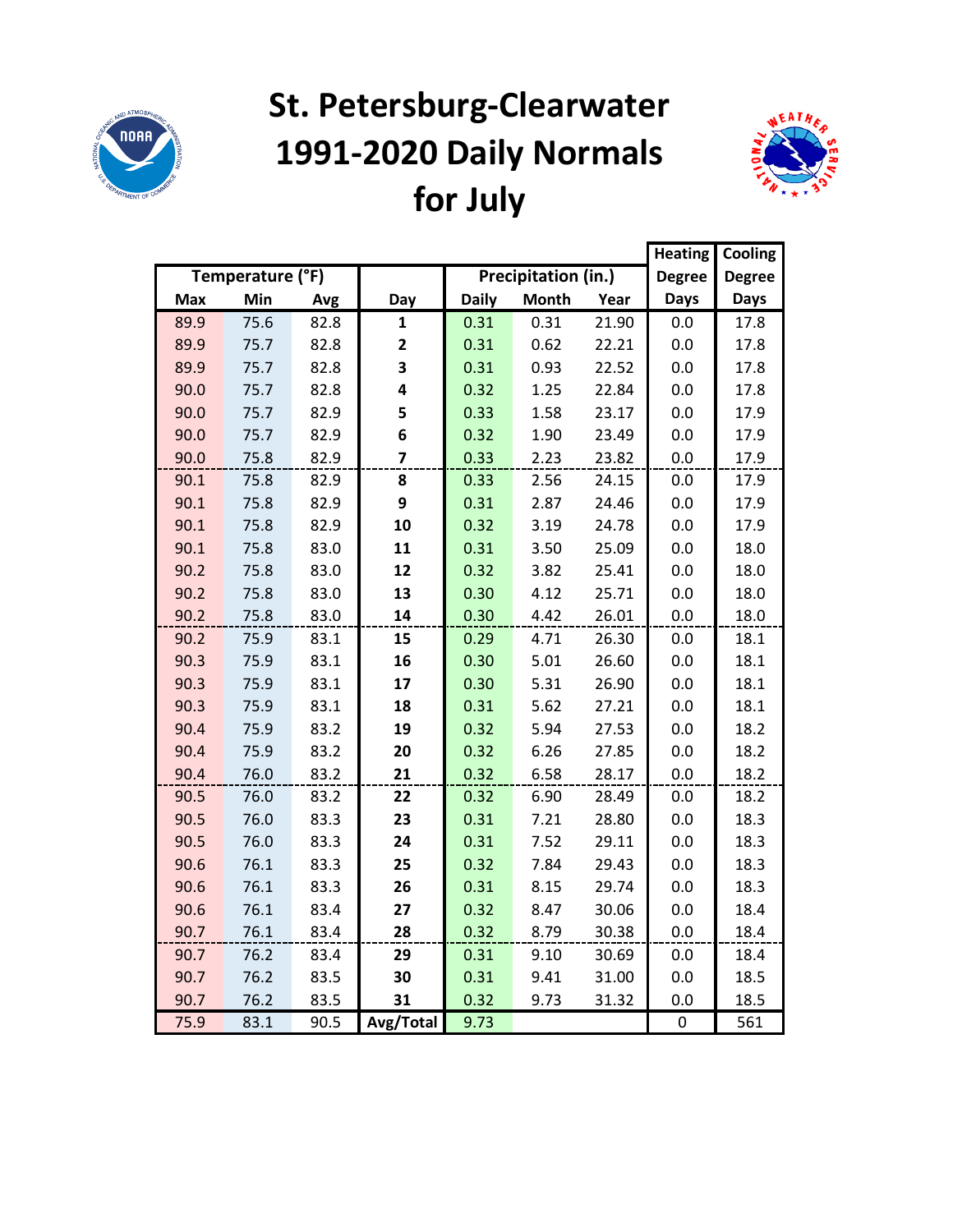

## **St. Petersburg-Clearwater 1991-2020 Daily Normals for August**



|            |                  |      |           |              |                     |       | <b>Heating</b> | Cooling       |
|------------|------------------|------|-----------|--------------|---------------------|-------|----------------|---------------|
|            | Temperature (°F) |      |           |              | Precipitation (in.) |       | <b>Degree</b>  | <b>Degree</b> |
| <b>Max</b> | Min              | Avg  | Day       | <b>Daily</b> | <b>Month</b>        | Year  | <b>Days</b>    | <b>Days</b>   |
| 90.8       | 76.2             | 83.5 | 1         | 0.31         | 0.31                | 31.63 | 0.0            | 18.5          |
| 90.8       | 76.3             | 83.5 | 2         | 0.31         | 0.62                | 31.94 | 0.0            | 18.5          |
| 90.8       | 76.3             | 83.5 | 3         | 0.30         | 0.92                | 32.24 | 0.0            | 18.5          |
| 90.8       | 76.3             | 83.6 | 4         | 0.31         | 1.23                | 32.55 | 0.0            | 18.5          |
| 90.8       | 76.3             | 83.6 | 5         | 0.31         | 1.54                | 32.86 | 0.0            | 18.6          |
| 90.8       | 76.3             | 83.6 | 6         | 0.30         | 1.84                | 33.16 | 0.0            | 18.6          |
| 90.8       | 76.3             | 83.6 | 7         | 0.30         | 2.14                | 33.46 | 0.0            | 18.6          |
| 90.8       | 76.4             | 83.6 | 8         | 0.29         | 2.43                | 33.75 | 0.0            | 18.6          |
| 90.8       | 76.4             | 83.6 | 9         | 0.29         | 2.72                | 34.04 | 0.0            | 18.6          |
| 90.8       | 76.4             | 83.6 | 10        | 0.29         | 3.01                | 34.33 | 0.0            | 18.6          |
| 90.8       | 76.4             | 83.6 | 11        | 0.29         | 3.30                | 34.62 | 0.0            | 18.6          |
| 90.8       | 76.4             | 83.6 | 12        | 0.29         | 3.59                | 34.91 | 0.0            | 18.6          |
| 90.8       | 76.4             | 83.6 | 13        | 0.29         | 3.88                | 35.20 | 0.0            | 18.6          |
| 90.8       | 76.4             | 83.6 | 14        | 0.29         | 4.17                | 35.49 | 0.0            | 18.6          |
| 90.7       | 76.4             | 83.6 | 15        | 0.29         | 4.46                | 35.78 | 0.0            | 18.6          |
| 90.7       | 76.4             | 83.6 | 16        | 0.27         | 4.73                | 36.05 | 0.0            | 18.5          |
| 90.7       | 76.4             | 83.5 | 17        | 0.28         | 5.01                | 36.33 | 0.0            | 18.5          |
| 90.7       | 76.4             | 83.5 | 18        | 0.28         | 5.29                | 36.61 | 0.0            | 18.5          |
| 90.6       | 76.4             | 83.5 | 19        | 0.27         | 5.56                | 36.88 | 0.0            | 18.5          |
| 90.6       | 76.3             | 83.5 | 20        | 0.28         | 5.84                | 37.16 | 0.0            | 18.5          |
| 90.5       | 76.3             | 83.4 | 21        | 0.28         | 6.12                | 37.44 | 0.0            | 18.4          |
| 90.5       | 76.3             | 83.4 | 22        | 0.28         | 6.40                | 37.72 | 0.0            | 18.4          |
| 90.5       | 76.3             | 83.4 | 23        | 0.29         | 6.69                | 38.01 | 0.0            | 18.4          |
| 90.4       | 76.3             | 83.3 | 24        | 0.28         | 6.97                | 38.29 | 0.0            | 18.3          |
| 90.4       | 76.2             | 83.3 | 25        | 0.27         | 7.24                | 38.56 | 0.0            | 18.3          |
| 90.3       | 76.2             | 83.3 | 26        | 0.27         | 7.51                | 38.83 | 0.0            | 18.3          |
| 90.3       | 76.2             | 83.2 | 27        | 0.28         | 7.79                | 39.11 | 0.0            | 18.2          |
| 90.2       | 76.2             | 83.2 | 28        | 0.26         | 8.05                | 39.37 | 0.0            | 18.2          |
| 90.2       | 76.1             | 83.1 | 29        | 0.26         | 8.31                | 39.63 | 0.0            | 18.1          |
| 90.1       | 76.1             | 83.1 | 30        | 0.26         | 8.57                | 39.89 | 0.0            | 18.1          |
| 90.0       | 76.1             | 83.1 | 31        | 0.26         | 8.83                | 40.15 | 0.0            | 18.1          |
| 76.3       | 83.5             | 90.6 | Avg/Total | 8.83         |                     |       | 0              | 572           |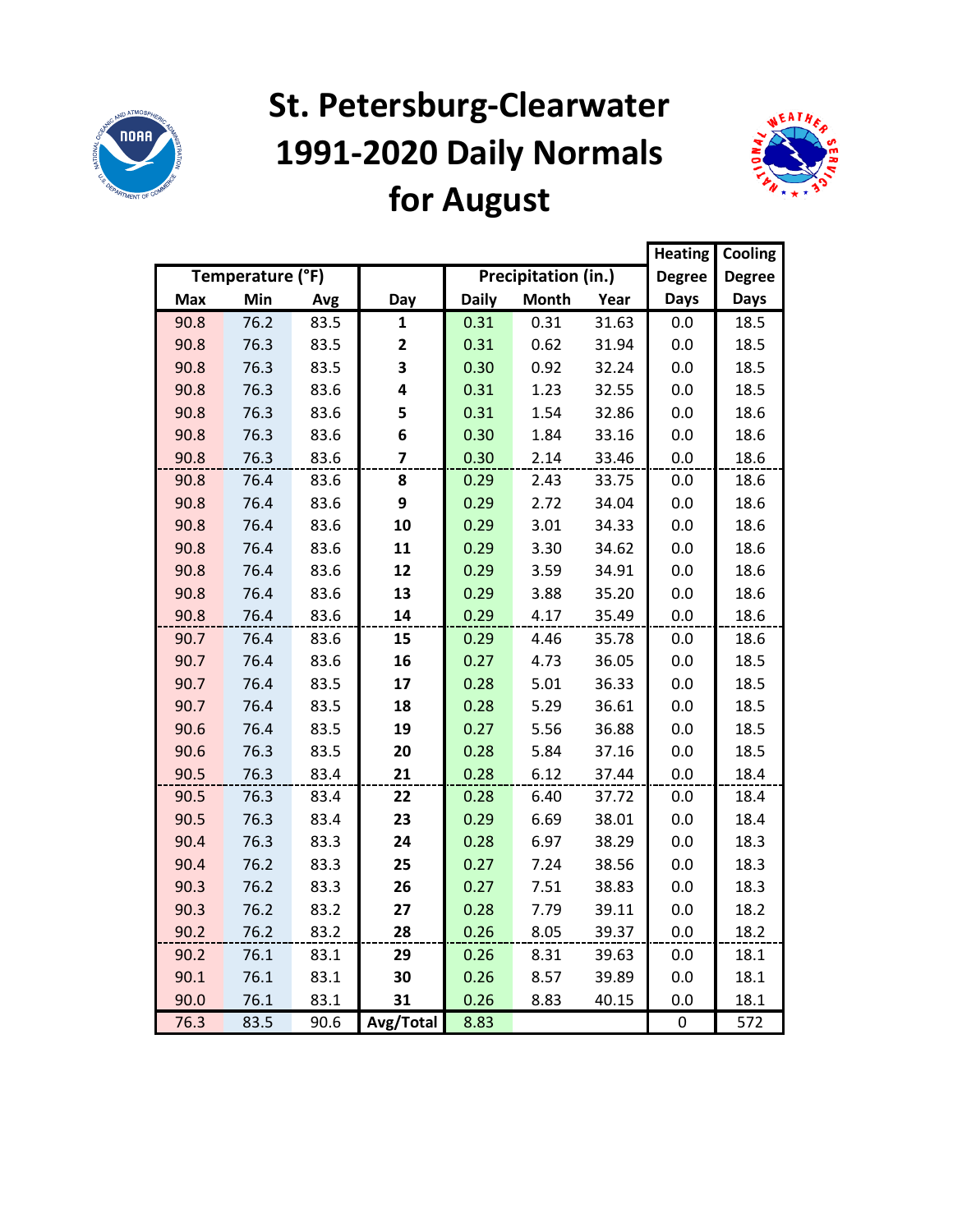

## **St. Petersburg-Clearwater 1991-2020 Daily Normals for September**



|            |                  |      |                |              |                     |       | <b>Heating</b> | Cooling       |
|------------|------------------|------|----------------|--------------|---------------------|-------|----------------|---------------|
|            | Temperature (°F) |      |                |              | Precipitation (in.) |       | <b>Degree</b>  | <b>Degree</b> |
| <b>Max</b> | Min              | Avg  | Day            | <b>Daily</b> | <b>Month</b>        | Year  | <b>Days</b>    | <b>Days</b>   |
| 90.0       | 76.0             | 83.0 | 1              | 0.27         | 0.27                | 40.42 | 0.0            | 18.0          |
| 89.9       | 76.0             | 83.0 | 2              | 0.26         | 0.53                | 40.68 | 0.0            | 18.0          |
| 89.9       | 76.0             | 82.9 | 3              | 0.27         | 0.80                | 40.95 | 0.0            | 17.9          |
| 89.8       | 75.9             | 82.9 | 4              | 0.26         | 1.06                | 41.21 | 0.0            | 17.9          |
| 89.7       | 75.9             | 82.8 | 5              | 0.26         | 1.32                | 41.47 | 0.0            | 17.8          |
| 89.7       | 75.9             | 82.8 | 6              | 0.26         | 1.58                | 41.73 | 0.0            | 17.8          |
| 89.6       | 75.8             | 82.7 | $\overline{7}$ | 0.26         | 1.84                | 41.99 | 0.0            | 17.7          |
| 89.5       | 75.8             | 82.7 | 8              | 0.26         | 2.10                | 42.25 | 0.0            | 17.7          |
| 89.5       | 75.7             | 82.6 | 9              | 0.26         | 2.36                | 42.51 | 0.0            | 17.6          |
| 89.4       | 75.7             | 82.5 | 10             | 0.24         | 2.60                | 42.75 | 0.0            | 17.5          |
| 89.3       | 75.6             | 82.5 | 11             | 0.25         | 2.85                | 43.00 | 0.0            | 17.5          |
| 89.3       | 75.6             | 82.4 | 12             | 0.25         | 3.10                | 43.25 | 0.0            | 17.4          |
| 89.2       | 75.5             | 82.4 | 13             | 0.25         | 3.35                | 43.50 | 0.0            | 17.3          |
| 89.1       | 75.5             | 82.3 | 14             | 0.24         | 3.59                | 43.74 | 0.0            | 17.3          |
| 89.0       | 75.4             | 82.2 | 15             | 0.22         | 3.81                | 43.96 | 0.0            | 17.2          |
| 89.0       | 75.3             | 82.1 | 16             | 0.21         | 4.02                | 44.17 | 0.0            | 17.1          |
| 88.9       | 75.3             | 82.1 | 17             | 0.20         | 4.22                | 44.37 | 0.0            | 17.1          |
| 88.8       | 75.2             | 82.0 | 18             | 0.20         | 4.42                | 44.57 | 0.0            | 17.0          |
| 88.7       | 75.1             | 81.9 | 19             | 0.20         | 4.62                | 44.77 | 0.0            | 16.9          |
| 88.6       | 75.0             | 81.8 | 20             | 0.19         | 4.81                | 44.96 | 0.0            | 16.8          |
| 88.5       | 74.9             | 81.7 | 21             | 0.18         | 4.99                | 45.14 | 0.0            | 16.7          |
| 88.4       | 74.8             | 81.6 | 22             | 0.17         | 5.16                | 45.31 | 0.0            | 16.6          |
| 88.3       | 74.7             | 81.5 | 23             | 0.17         | 5.33                | 45.48 | 0.0            | 16.5          |
| 88.2       | 74.6             | 81.4 | 24             | 0.17         | 5.50                | 45.65 | 0.0            | 16.4          |
| 88.1       | 74.5             | 81.3 | 25             | 0.16         | 5.66                | 45.81 | 0.0            | 16.3          |
| 88.0       | 74.4             | 81.2 | 26             | 0.16         | 5.82                | 45.97 | 0.0            | 16.2          |
| 87.8       | 74.2             | 81.0 | 27             | 0.16         | 5.98                | 46.13 | 0.0            | 16.0          |
| 87.7       | 74.1             | 80.9 | 28             | 0.15         | 6.13                | 46.28 | 0.0            | 15.9          |
| 87.6       | 73.9             | 80.8 | 29             | 0.13         | 6.26                | 46.41 | 0.0            | 15.8          |
| 87.4       | 73.8             | 80.6 | 30             | 0.14         | 6.40                | 46.55 | 0.0            | 15.6          |
| 75.2       | 82.1             | 88.8 | Avg/Total      | 6.40         |                     |       | ☆              | 511           |

 $\hat{x}$  = Greater than zero, but less than 1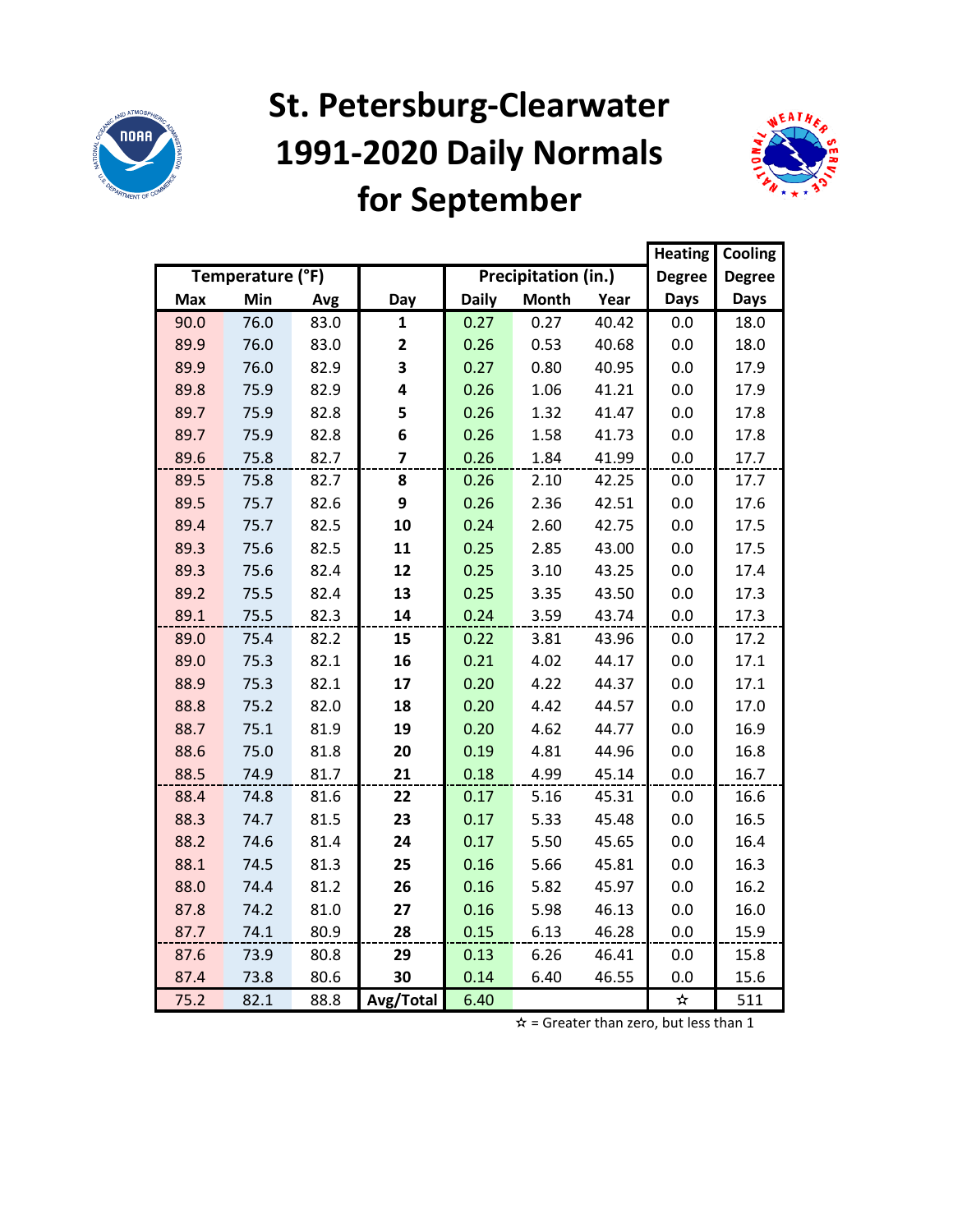

### **St. Petersburg-Clearwater 1991-2020 Daily Normals for October**



|            |                  |      | <b>Heating</b> | Cooling      |                     |       |               |               |
|------------|------------------|------|----------------|--------------|---------------------|-------|---------------|---------------|
|            | Temperature (°F) |      |                |              | Precipitation (in.) |       | <b>Degree</b> | <b>Degree</b> |
| <b>Max</b> | Min              | Avg  | Day            | <b>Daily</b> | <b>Month</b>        | Year  | <b>Days</b>   | <b>Days</b>   |
| 87.3       | 73.6             | 80.5 | 1              | 0.14         | 0.14                | 46.69 | 0.0           | 15.5          |
| 87.1       | 73.4             | 80.3 | 2              | 0.12         | 0.26                | 46.81 | 0.0           | 15.3          |
| 87.0       | 73.2             | 80.1 | 3              | 0.12         | 0.38                | 46.93 | 0.0           | 15.1          |
| 86.8       | 73.1             | 79.9 | 4              | 0.11         | 0.49                | 47.04 | 0.0           | 14.9          |
| 86.7       | 72.8             | 79.7 | 5              | 0.11         | 0.60                | 47.15 | 0.0           | 14.8          |
| 86.5       | 72.6             | 79.6 | 6              | 0.10         | 0.70                | 47.25 | 0.0           | 14.6          |
| 86.3       | 72.4             | 79.3 | 7              | 0.10         | 0.80                | 47.35 | 0.0           | 14.3          |
| 86.1       | 72.2             | 79.1 | 8              | 0.10         | 0.90                | 47.45 | 0.0           | 14.1          |
| 85.9       | 71.9             | 78.9 | 9              | 0.10         | 1.00                | 47.55 | 0.0           | 13.9          |
| 85.7       | 71.7             | 78.7 | 10             | 0.10         | 1.10                | 47.65 | 0.0           | 13.7          |
| 85.5       | 71.4             | 78.4 | 11             | 0.08         | 1.18                | 47.73 | 0.0           | 13.5          |
| 85.3       | 71.1             | 78.2 | 12             | 0.08         | 1.26                | 47.81 | 0.0           | 13.2          |
| 85.1       | 70.8             | 78.0 | 13             | 0.08         | 1.34                | 47.89 | 0.0           | 13.0          |
| 84.8       | 70.6             | 77.7 | 14             | 0.07         | 1.41                | 47.96 | 0.0           | 12.7          |
| 84.6       | 70.3             | 77.4 | 15             | 0.08         | 1.49                | 48.04 | 0.0           | 12.5          |
| 84.4       | 70.0             | 77.2 | 16             | 0.07         | 1.56                | 48.11 | 0.0           | 12.2          |
| 84.1       | 69.6             | 76.9 | 17             | 0.08         | 1.64                | 48.19 | 0.1           | 11.9          |
| 83.9       | 69.3             | 76.6 | 18             | 0.07         | 1.71                | 48.26 | 0.1           | 11.7          |
| 83.6       | 69.0             | 76.3 | 19             | 0.06         | 1.77                | 48.32 | 0.1           | 11.4          |
| 83.4       | 68.7             | 76.0 | 20             | 0.07         | 1.84                | 48.39 | 0.1           | 11.1          |
| 83.1       | 68.3             | 75.7 | 21             | 0.06         | 1.90                | 48.45 | 0.1           | 10.8          |
| 82.9       | 68.0             | 75.4 | 22             | 0.06         | 1.96                | 48.51 | 0.1           | 10.6          |
| 82.6       | 67.7             | 75.1 | 23             | 0.06         | 2.02                | 48.57 | 0.2           | 10.3          |
| 82.4       | 67.3             | 74.8 | 24             | 0.06         | 2.08                | 48.63 | 0.2           | 10.0          |
| 82.1       | 67.0             | 74.5 | 25             | 0.05         | 2.13                | 48.68 | 0.2           | 9.7           |
| 81.8       | 66.6             | 74.2 | 26             | 0.06         | 2.19                | 48.74 | 0.2           | 9.4           |
| 81.6       | 66.3             | 73.9 | 27             | 0.05         | 2.24                | 48.79 | 0.2           | 9.1           |
| 81.3       | 65.9             | 73.6 | 28             | 0.07         | 2.31                | 48.86 | 0.2           | 8.9           |
| 81.0       | 65.6             | 73.3 | 29             | 0.06         | 2.37                | 48.92 | 0.2           | 8.6           |
| 80.8       | 65.3             | 73.0 | 30             | 0.06         | 2.43                | 48.98 | 0.3           | 8.3           |
| 80.5       | 64.9             | 72.7 | 31             | 0.06         | 2.49                | 49.04 | 0.3           | 8.0           |
| 69.7       | 76.9             | 84.4 | Avg/Total      | 2.49         |                     |       | 3             | 373           |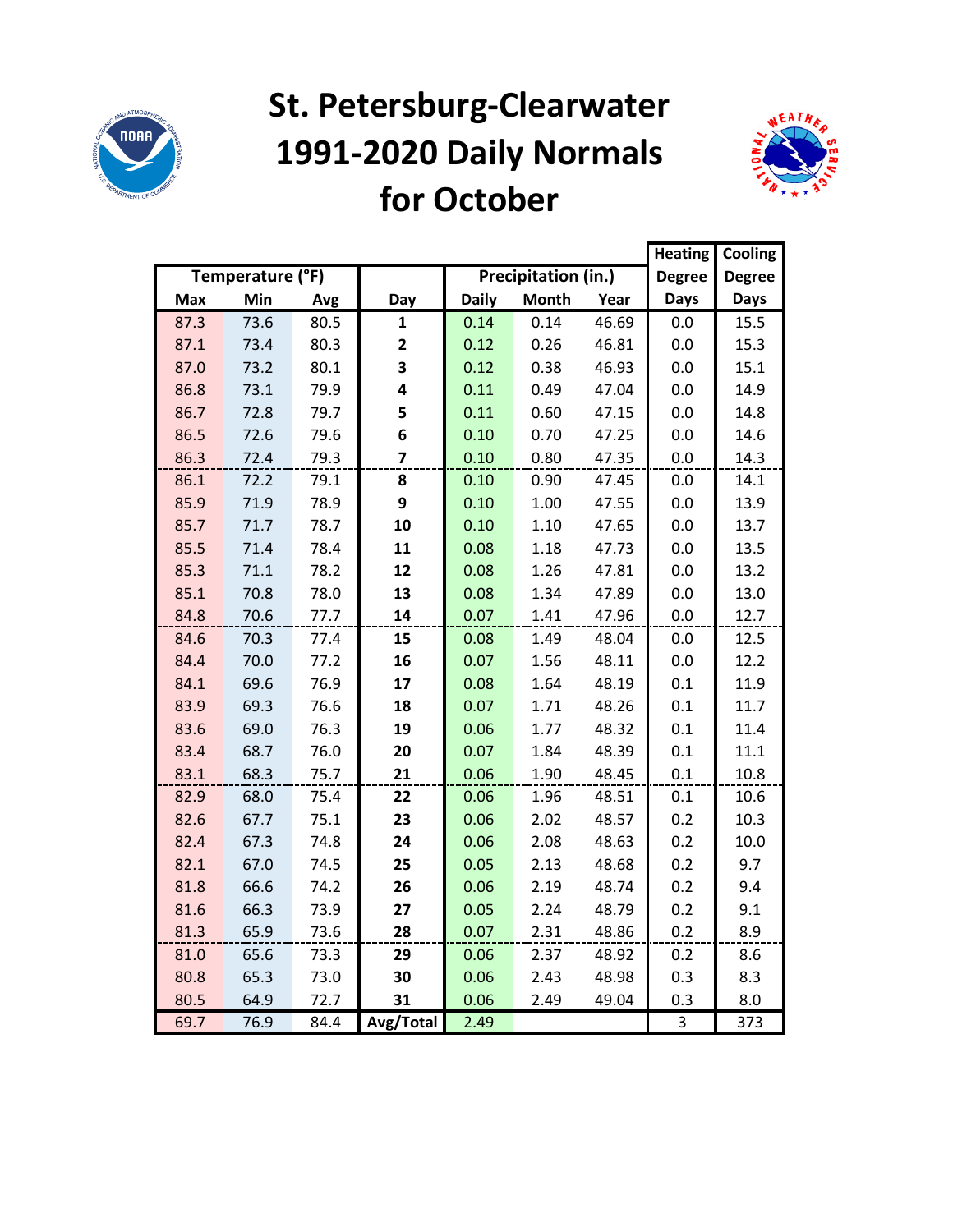

#### **St. Petersburg-Clearwater 1991-2020 Daily Normals for November**



|            |                  |      |                |              |                     |       | <b>Heating</b> | Cooling       |
|------------|------------------|------|----------------|--------------|---------------------|-------|----------------|---------------|
|            | Temperature (°F) |      |                |              | Precipitation (in.) |       | <b>Degree</b>  | <b>Degree</b> |
| <b>Max</b> | Min              | Avg  | Day            | <b>Daily</b> | <b>Month</b>        | Year  | <b>Days</b>    | <b>Days</b>   |
| 80.3       | 64.6             | 72.4 | $\mathbf{1}$   | 0.06         | 0.06                | 49.10 | 0.3            | 7.8           |
| 80.0       | 64.3             | 72.2 | $\mathbf{2}$   | 0.07         | 0.13                | 49.17 | 0.4            | 7.5           |
| 79.8       | 64.0             | 71.9 | 3              | 0.06         | 0.19                | 49.23 | 0.4            | 7.3           |
| 79.5       | 63.6             | 71.6 | 4              | 0.06         | 0.25                | 49.29 | 0.4            | 7.0           |
| 79.3       | 63.3             | 71.3 | 5              | 0.06         | 0.31                | 49.35 | 0.4            | 6.7           |
| 79.0       | 63.0             | 71.0 | 6              | 0.06         | 0.37                | 49.41 | 0.4            | 6.5           |
| 78.8       | 62.7             | 70.8 | $\overline{7}$ | 0.05         | 0.42                | 49.46 | 0.5            | 6.2           |
| 78.6       | 62.5             | 70.5 | 8              | 0.05         | 0.47                | 49.51 | 0.5            | 6.0           |
| 78.3       | 62.2             | 70.3 | 9              | 0.05         | 0.52                | 49.56 | 0.5            | 5.8           |
| 78.1       | 61.9             | 70.0 | 10             | 0.04         | 0.56                | 49.60 | 0.6            | 5.6           |
| 77.9       | 61.7             | 69.8 | 11             | 0.06         | 0.62                | 49.66 | 0.7            | 5.5           |
| 77.7       | 61.4             | 69.6 | 12             | 0.05         | 0.67                | 49.71 | 0.8            | 5.3           |
| 77.5       | 61.2             | 69.3 | 13             | 0.05         | 0.72                | 49.76 | 0.9            | 5.2           |
| 77.3       | 60.9             | 69.1 | 14             | 0.05         | 0.77                | 49.81 | 0.9            | 5.1           |
| 77.1       | 60.7             | 68.9 | 15             | 0.05         | 0.82                | 49.86 | 1.0            | 4.9           |
| 76.9       | 60.5             | 68.7 | 16             | 0.05         | 0.87                | 49.91 | 1.1            | 4.8           |
| 76.7       | 60.3             | 68.5 | 17             | 0.05         | 0.92                | 49.96 | 1.1            | 4.7           |
| 76.6       | 60.1             | 68.3 | 18             | 0.06         | 0.98                | 50.02 | $1.2\,$        | 4.5           |
| 76.4       | 59.9             | 68.1 | 19             | 0.04         | 1.02                | 50.06 | 1.3            | 4.4           |
| 76.2       | 59.7             | 68.0 | 20             | 0.05         | 1.07                | 50.11 | 1.4            | 4.3           |
| 76.1       | 59.5             | 67.8 | 21             | 0.06         | 1.13                | 50.17 | 1.5            | 4.3           |
| 75.9       | 59.4             | 67.6 | 22             | 0.05         | 1.18                | 50.22 | 1.6            | 4.2           |
| 75.7       | 59.2             | 67.5 | 23             | 0.05         | 1.23                | 50.27 | 1.7            | 4.2           |
| 75.6       | 59.1             | 67.3 | 24             | 0.06         | 1.29                | 50.33 | 1.8            | 4.1           |
| 75.4       | 58.9             | 67.2 | 25             | 0.06         | 1.35                | 50.39 | 1.8            | 4.0           |
| 75.3       | 58.8             | 67.0 | 26             | 0.05         | 1.40                | 50.44 | 1.9            | 3.9           |
| 75.2       | 58.6             | 66.9 | 27             | 0.05         | 1.45                | 50.49 | 1.9            | 3.8           |
| 75.0       | 58.5             | 66.8 | 28             | 0.06         | 1.51                | 50.55 | 2.0            | 3.8           |
| 74.9       | 58.4             | 66.6 | 29             | 0.06         | 1.57                | 50.61 | 2.1            | 3.7           |
| 74.8       | 58.2             | 66.5 | 30             | 0.07         | 1.64                | 50.68 | 2.1            | 3.6           |
| 60.9       | 69.0             | 77.7 | Avg/Total      | 1.64         |                     |       | 33             | 155           |